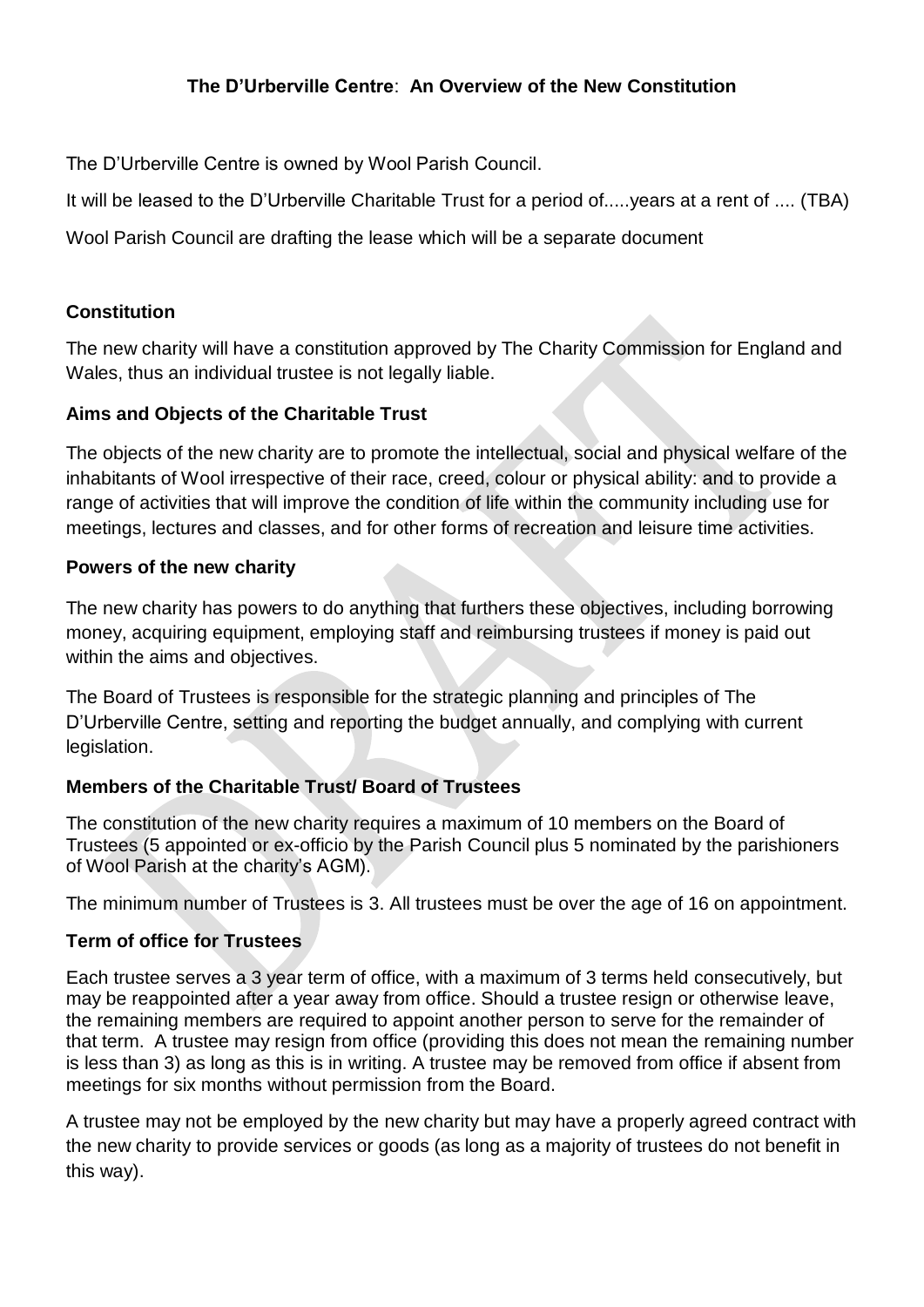All trustees must declare any interests they have which may impinge on their duties as a trustee, and must always act with integrity in their dealings, acting solely in the interests of the new charity.

### **Meetings**

The minimum notice of any meeting is 14 days, unless a majority of the Trustees agree otherwise in the case of an emergency.

The Trustees meet quarterly to conduct their business and may form committees in order to carry out their aims and objectives. All such committees must include at least one trustee but may include other people at the discretion of the Board.

Any trustee may call a meeting.

An electronic meeting may be held as long as all members of the Board are able to communicate in this way.

Minutes must be taken for all meetings, which must include a list of trustees at the meeting, and any decisions made. All decisions must be taken at properly called meetings of the Board (quorum minimum is 3 trustees), Where appropriate, minutes must include reasons for those decisions.

At the first meeting of the Board after the AGM, the Chairman of the Board will be appointed for the forthcoming year.

# **Annual General Meeting**

The Trustees must hold an Annual Meeting to which all inhabitants of Wool Parish are invited. This is the meeting at which elected trustees are appointed. Notice of this meeting must be in writing, one month before the meeting and notices placed in public places. If there are trustees to be appointed, the notice must make this plain and inform parishioners how nominations may be made.

The chairman of the AGM does not need to be the current chairman of the Trustees.

# **Centre Management Committee**

The trustees have agreed the appointment of a Centre Management Committee to manage the day to day running of the Centre.

The CMC has a maximum of 8 members drawn from the Trustees, representatives of the Centre users and members from Wool parishioners elected at the Committee's AGM. The minimum number of CMC members is 3.

Each CMC member serves a 3-year term of office. Should one resign or otherwise leave, the remaining members may appoint another person to serve for the remainder of the term.

The CMC has a "hands on" approach to its work and meets monthly.

The specific responsibilities of the Centre Management Committee (CMC) are to ensure the maintenance and repair of the Centre: ensure adherence to Health and Safety requirements: deal with complaints and issues with hirers and visitors: consider and suggest medium and long